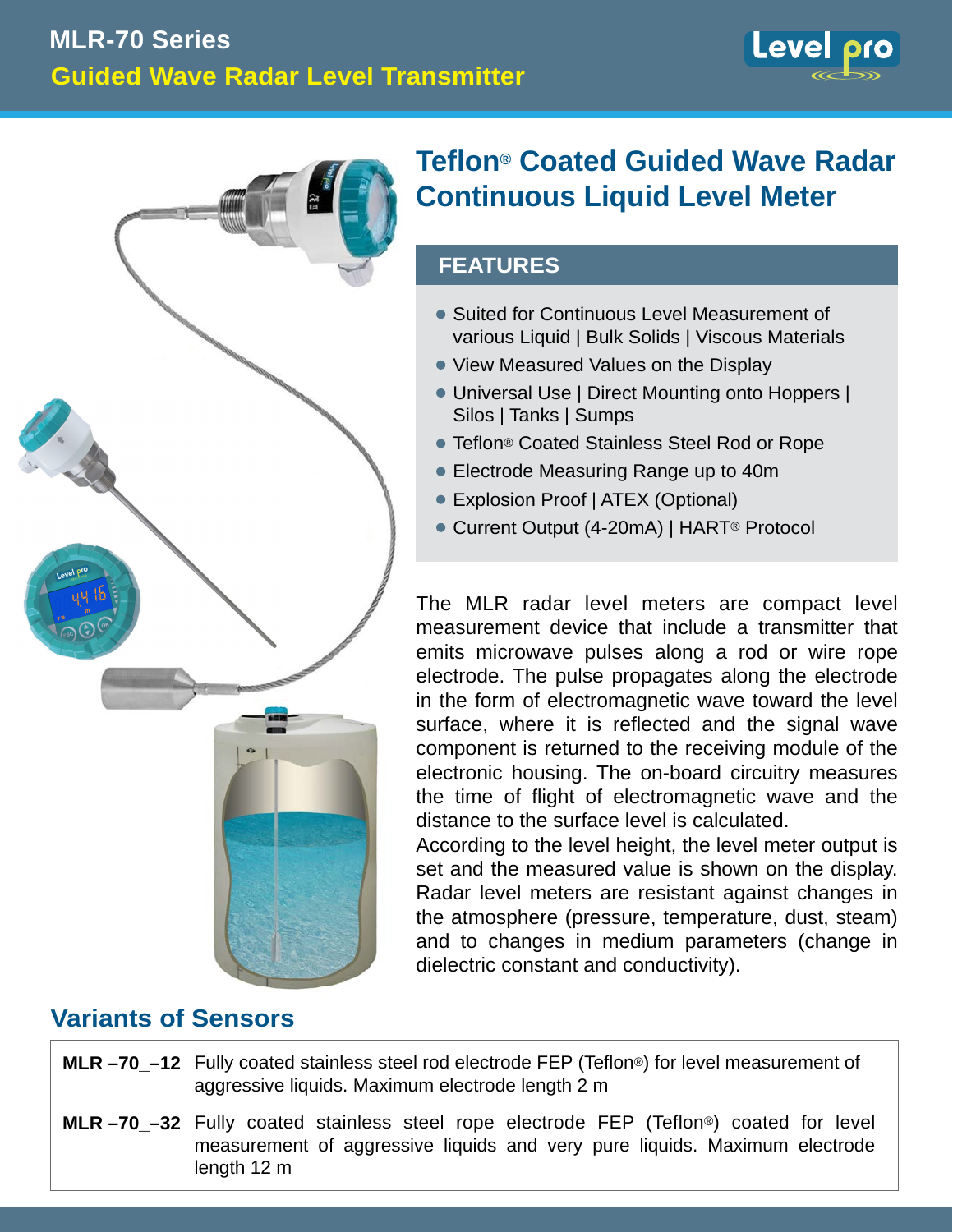

| <b>BASIC TECHNICAL DATA</b>                                                                                                                                                                 |                                                                                                              |  |  |
|---------------------------------------------------------------------------------------------------------------------------------------------------------------------------------------------|--------------------------------------------------------------------------------------------------------------|--|--|
| <b>Supply voltage</b> MLR-70N-                                                                                                                                                              | 18  36VDC                                                                                                    |  |  |
| Output                                                                                                                                                                                      | 4  20mA   HART®                                                                                              |  |  |
| <b>Current consumption</b>                                                                                                                                                                  | 4  20mA   max. 22mA                                                                                          |  |  |
| Basic error <sup>1)</sup> (for reference reflector)<br>- MLR-70_-20 in area $0,1 - 0,2$ m   $0,2 - 2,0$ m   $2,0 - 40$ m<br>- other types in area $0,1 - 0,2$ m $0,2 - 2,0$ m $1,20 - 40$ m | $\pm 5$ mm   $\pm 3$ mm   $\pm 2$ mm<br>$\pm$ 10 mm   $\pm$ 4 mm   $\pm$ 2 mm                                |  |  |
| <b>Resolution</b>                                                                                                                                                                           | 1 <sub>mm</sub>                                                                                              |  |  |
| MLR-70_-11 (12)<br>Maximal length of measuring electrode<br>MLR-70 -32                                                                                                                      | 2 <sub>m</sub><br>12 <sub>m</sub>                                                                            |  |  |
| Dead zone <sup>2)</sup> - for measur. sensitivity<br>- low, medium, user $(1 - 4)$<br>$-$ high, user $(5)$<br>$-$ user $(6, 7)$<br>- user (8)                                               | 100   0 mm $^{3)}$<br>150   50 mm 3)<br>200   50 mm 3)<br>250   50 mm 3)                                     |  |  |
| Electrical parameters for variants Xi (XiT) - max. internal values                                                                                                                          | $U_1 = 30$ VDC; $I_1 = 132$ mA; $P_1 = 0,99W$ ; C <sub>I</sub> =370 nF;<br>$L_1=0.9$ mH                      |  |  |
| <b>Measurement sensitivity (8 degrees)</b>                                                                                                                                                  | low (1) - medium (3) -<br>high $(5)$ - user $(1 - 8)$                                                        |  |  |
| Failure indication (echo loss, internal failure)                                                                                                                                            | Adjustable in modes: 3,75mA, 4mA, 20mA,<br>22mA, LAST <sup>4)</sup>                                          |  |  |
| Dampening                                                                                                                                                                                   | 1.99s                                                                                                        |  |  |
| Warm up time                                                                                                                                                                                | cca60s                                                                                                       |  |  |
| Internal resistance   Electric strength (Electrode - Housing)                                                                                                                               | $10 k\Omega$                                                                                                 |  |  |
| Coupling capacity   Electric strength (Housing - Supply leads)                                                                                                                              | 5 nF   500VAC                                                                                                |  |  |
| $U = 24 VDC$<br>Maximal current output load resistance for<br>$U = 22VDC$<br>$U = 20 VDC$                                                                                                   | $R_{\text{max}} = 270 \Omega$ <sup>5)</sup><br>$R_{\text{max}} = 180 \Omega$<br>$R_{\text{max}} = 90 \Omega$ |  |  |
| Maximum tensile strength of the rope electrode                                                                                                                                              | 1400 kg                                                                                                      |  |  |
| <b>Protection class</b>                                                                                                                                                                     | <b>IP67</b>                                                                                                  |  |  |
| <b>Process connection</b>                                                                                                                                                                   | screwing with thread G1"                                                                                     |  |  |
| Recommended cable                                                                                                                                                                           | PVC $2 \times 0.75$ mm <sup>2</sup>                                                                          |  |  |
| Weight (without electrode)                                                                                                                                                                  | cca 0,5 kg (1 kg variant NT, XiT)                                                                            |  |  |

1) Error is larger at the beginning and end of the rod or rope electrode. More detailed informations can be found in the instruction manual. 2) Dead zone = Blind zone = Blocking distance

3) The length of dead zone at the beginnig | at the end of the electrode. (The length of dead zone is 110 mm at the end of rope electrode)

4) Level meter displays last measured value

5) Including 250R resistor in case of HART connection

| <b>BASIC TECHNICAL DATA</b>                                    |                           |  |  |  |
|----------------------------------------------------------------|---------------------------|--|--|--|
| Type of display                                                | LED                       |  |  |  |
| <b>Resolution</b>                                              | $128 \times 64$ pixels    |  |  |  |
| Height of digits   Number of display digits of measured values | $9 \text{ mm}$   5 digits |  |  |  |
| Color of display                                               | Yellow                    |  |  |  |
| <b>Type of buttons</b>                                         | Membrane                  |  |  |  |
| Ambient temperature range                                      | $-30 - 70^{\circ}$ C      |  |  |  |
| Weight                                                         | 46 <sub>g</sub>           |  |  |  |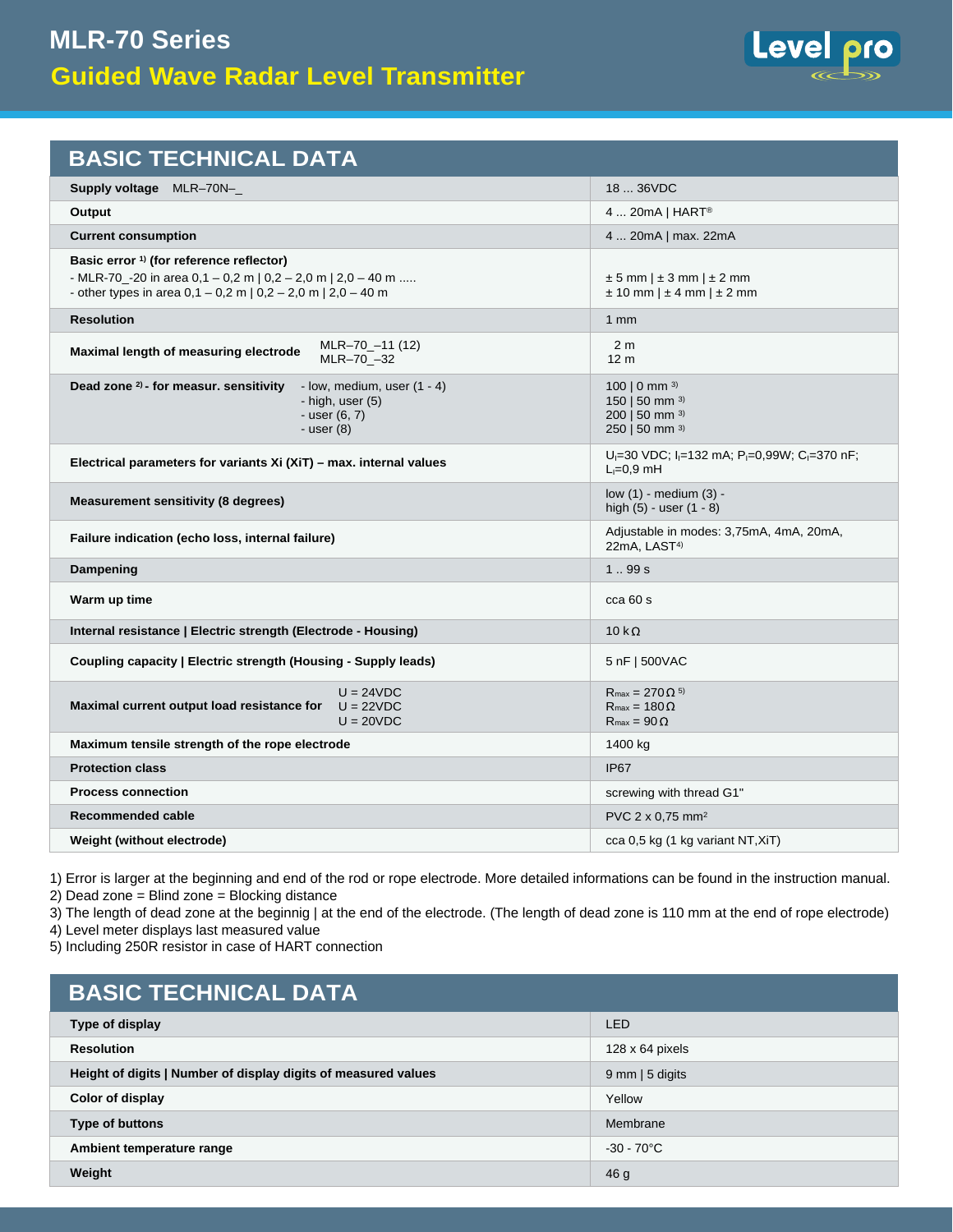

## **BASIC TECHNICAL DATA**

| <b>Sensor Part</b> | <b>Variants</b>                           | <b>Standard Material</b>                                                   |  |  |
|--------------------|-------------------------------------------|----------------------------------------------------------------------------|--|--|
| Lid                | <b>Epoxy Coated Aluminum</b><br>All types |                                                                            |  |  |
| Window             | Polycarbonate<br>All types                |                                                                            |  |  |
| Body               | All types                                 | <b>Epoxy Coated Aluminum</b>                                               |  |  |
| Housing c/w Thread | All types                                 | St. Steel W. Nr. 1.4571 (AISI 316 Ti)                                      |  |  |
| Electrode          | MLR-70 -12<br>MLR-70 -32                  | St. Steel W. Nr. 1.4301 (AISI 304)<br>St. Steel W. Nr. 1.4404 (AISI 316 L) |  |  |
| Electrode coating  | MLR-70 -12<br>MLR-70 -32                  | FEP (TEFLON <sup>®</sup> )<br>FEP (TEFLON®)                                |  |  |
| Display module     | MLR-70 -30                                | <b>POM</b>                                                                 |  |  |

# **Device Classification (according to EN 60079-10-1 and EN 60079-10-2)**

| MLR-70N         | Performance for non-explosive areas                                                                                                                           |  |
|-----------------|---------------------------------------------------------------------------------------------------------------------------------------------------------------|--|
| MLR-70NT        | High temperature performance for non-Ex areas (max. 200°C)                                                                                                    |  |
| $MLR-70Xi(XiT)$ | Performance for explosive areas (gases or vapor)<br>⊗II 1/ <sub>2</sub> G Ex ia IIB T6 Ga/Gb with ISSU <sup>1)</sup><br>electrode part zone 0, housing zone 1 |  |
| MLR-70Xd(XdT)   | Performance for flammable dust areas<br>$\circledR$ II 1 D Ex ta IIIC T85 $^{\circ}$ CT300 $^{\circ}$ C                                                       |  |

| <b>Temperature and Pressure</b> |                                 |                                                |                                   |                                      |                   |  |
|---------------------------------|---------------------------------|------------------------------------------------|-----------------------------------|--------------------------------------|-------------------|--|
| Variants                        |                                 |                                                |                                   | Max. operation pressure for temp. tp |                   |  |
| <b>Performance</b>              | <b>Temperature tp</b>           | <b>Temperature tm</b>                          | Temperature ta                    | to $30^{\circ}$ C                    | to $30^{\circ}$ C |  |
| $MLR - 70 - 11(12)$             | $-40^{\circ}$ C $+85^{\circ}$ C | $-40^{\circ}$ C $+200^{\circ}$ C               | $-30^{\circ}$ C $+70^{\circ}$ C   | 4 MPa                                | 2.5 MPa           |  |
| MLR-70 -32                      | $-40^{\circ}$ C $+85^{\circ}$ C | $-40^{\circ}$ C  +130 $^{\circ}$ C $\parallel$ | $-30^{\circ}$ C  +70 $^{\circ}$ C | 1 MPa                                | 0.5 MPa           |  |

| Temperature                      |                                   |                                    |                                   |  |
|----------------------------------|-----------------------------------|------------------------------------|-----------------------------------|--|
| Variants  <br><b>Performance</b> | <b>Temperature tp</b>             | <b>Temperature tm</b>              | Temperature ta                    |  |
| $MLR - 70 - 11(12)$              | $40^{\circ}$ C $ + 200^{\circ}$ C | $-40^{\circ}$ C $+200^{\circ}$ C   | $-30^{\circ}$ C  +70 $^{\circ}$ C |  |
| MLR-70 T-32                      | $-40^{\circ}$ C $+130^{\circ}$ C  | $-40^{\circ}$ C  +130 $^{\circ}$ C | $-30^{\circ}$ C  +70 $^{\circ}$ C |  |

**Note:** For correct function of the level meter must not be exceeded any of the temperature range (tp / tm / ta).

| <b>Pressure</b>     |                                      |                   |                    |                    |                |
|---------------------|--------------------------------------|-------------------|--------------------|--------------------|----------------|
| Variants            | Max. operation pressure for temp. tp |                   |                    |                    |                |
| <b>Performance</b>  | to $30^{\circ}$ C                    | to $85^{\circ}$ C | to $130^{\circ}$ C | to $160^{\circ}$ C | to 200°C       |
| $MLR - 70 - 11(12)$ | 4 MPa                                | 2.5 MPa           | 2 MPa              | 1,5 MPa            | 0.3 MPa        |
| $MLR-70 -32$        | 1 MPa                                | 0.5 MPa           | 0.1 MPa            | $\blacksquare$     | $\blacksquare$ |

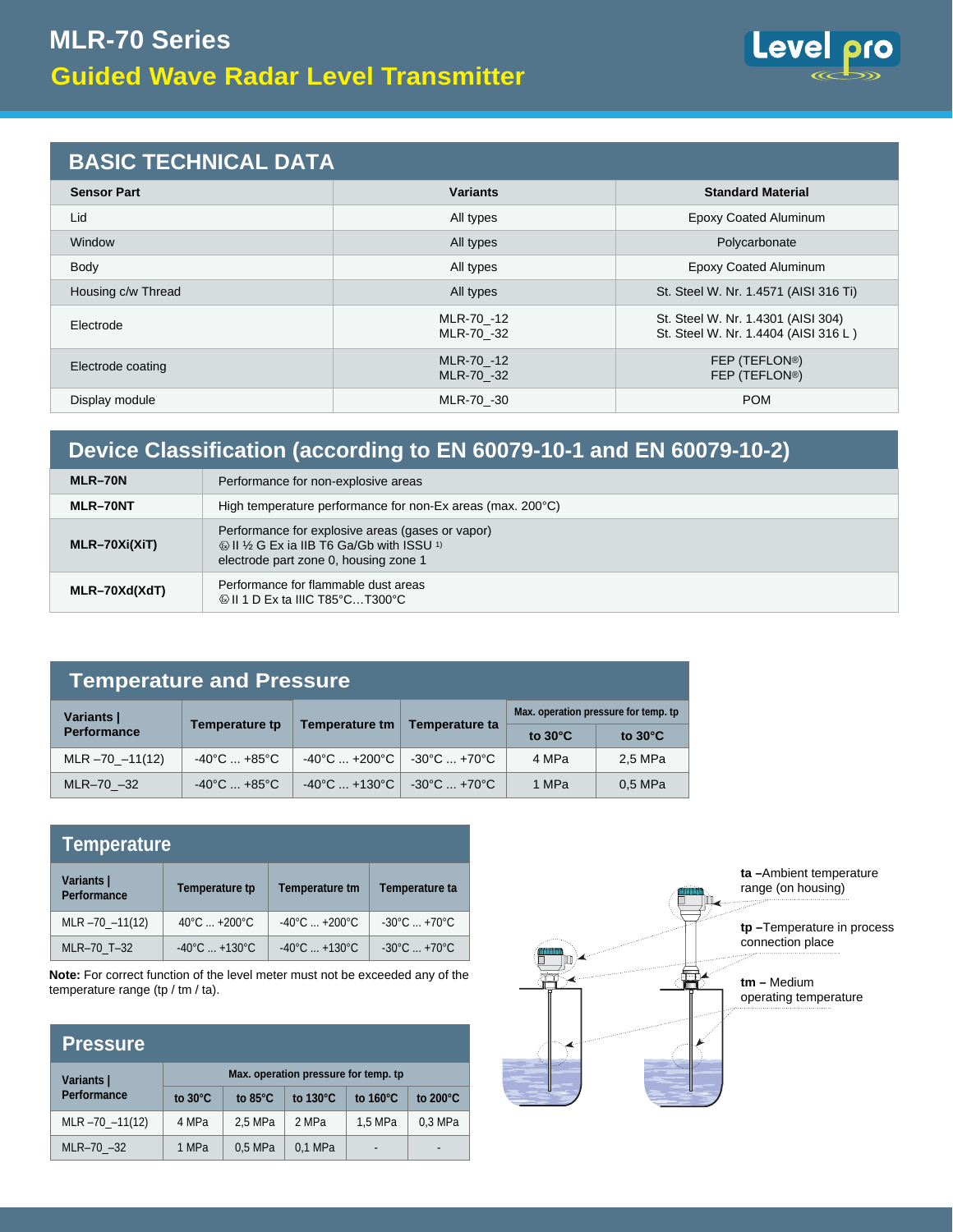

#### **Max Temperatures for Performance xi(xit) category ½ g**

| temp.<br>class | temperature tp                    | temperature tm                   | temperature ta                    | level meter                               | <b>Device Surface</b><br><b>Temperature</b> |
|----------------|-----------------------------------|----------------------------------|-----------------------------------|-------------------------------------------|---------------------------------------------|
| T <sub>5</sub> | $-40^{\circ}$ C $+90^{\circ}$ C   | $-40^{\circ}$ C $+98^{\circ}$ C  | $-30^{\circ}$ C $ + 70^{\circ}$ C | electrode<br>$MLR-70 - -1$                | medium temp. tn                             |
| T <sub>4</sub> | $40^{\circ}$ C  +125 $^{\circ}$ C | $-40^{\circ}$ C $+133^{\circ}$ C | $-30^{\circ}$ C $+70^{\circ}$ C   | $MLR-70 - - M$                            | medium temp. tn                             |
| T <sub>3</sub> | $-40^{\circ}$ C $+190^{\circ}$ C  | $-40^{\circ}$ C $+198^{\circ}$ C | $-30^{\circ}$ C $ + 70^{\circ}$ C | housing, electronic part<br>$MLR-70 - -1$ | temperature tp +                            |
| T <sub>2</sub> | $-40^{\circ}$ C $+200^{\circ}$ C  | $-40^{\circ}$ C $+298^{\circ}$ C | $-30^{\circ}$ C $+70^{\circ}$ C   | $MLR-70 - - M$                            | temperature ta +                            |
| T1             | $-40^{\circ}$ C $+200^{\circ}$ C  | $-40^{\circ}$ C $+300^{\circ}$ C | $-30^{\circ}$ C $ + 70^{\circ}$ C |                                           | temperature tp $+$<br>temperature ta +      |

#### **Device Surface Temperature for Performance xd(xdt) category 1d**

| <b>Device Surface</b><br><b>Temperature</b>                                                            |
|--------------------------------------------------------------------------------------------------------|
| medium temp. $tm + 5°C$<br>medium temp. tm +10°C                                                       |
| temperature tp $+15^{\circ}$ C<br>temperature ta +15°C<br>temperature tp +30°C<br>temperature ta +30°C |
|                                                                                                        |

The maximum allowable temperature of the medium, process connection and ambient temperature depends in MLR-70Xi (XiT) at the desired temperature class (see table). Maximum temperatures for the performance Xi (XiT) category ½G and tab.). The temperature value can not be exceeded as the hot surface of the device could cause ignition of an explosive or flammable atmosphere.

#### **Installation**

Install the level meter into the upper lid of the tank or reservoir using a welding flange or threaded nut.

The min. distance to install the level meter into a lid or a ceiling of a tank from the metal tank wall is 300 mm and from the non-metal tank wall is 500 mm (except MLR-70\_-20).

If installed in an open channel (sumps, reservoirs, etc.) install the level meter as close as you can to the maximum level expected.

The rope electrode type must be untangled prior to being inserted into the tank.

If visible defects are discovered, please contact the manufacturer of reseller immediately.

#### **Installation**

We recommend to keep the specified distances from the tank wall. In case where the electrodes comes in contact with the bottom of the tank it is necessary that the electrode is attached to the tank bottom (the connection may be conductive or non-conductive)



For correct measurement it is important to avoid installation in the high extended type tank connections



 $a \leq b$ 

If you can not eliminate all interference, which could affect the measurement of level, it is recommended to use the procedure "TEACHING" (see Instruction manual). This procedure sets the level meter to a mode, which suppresses false reflections.

```
Valid for :
all types
except MLR-70_-20
```